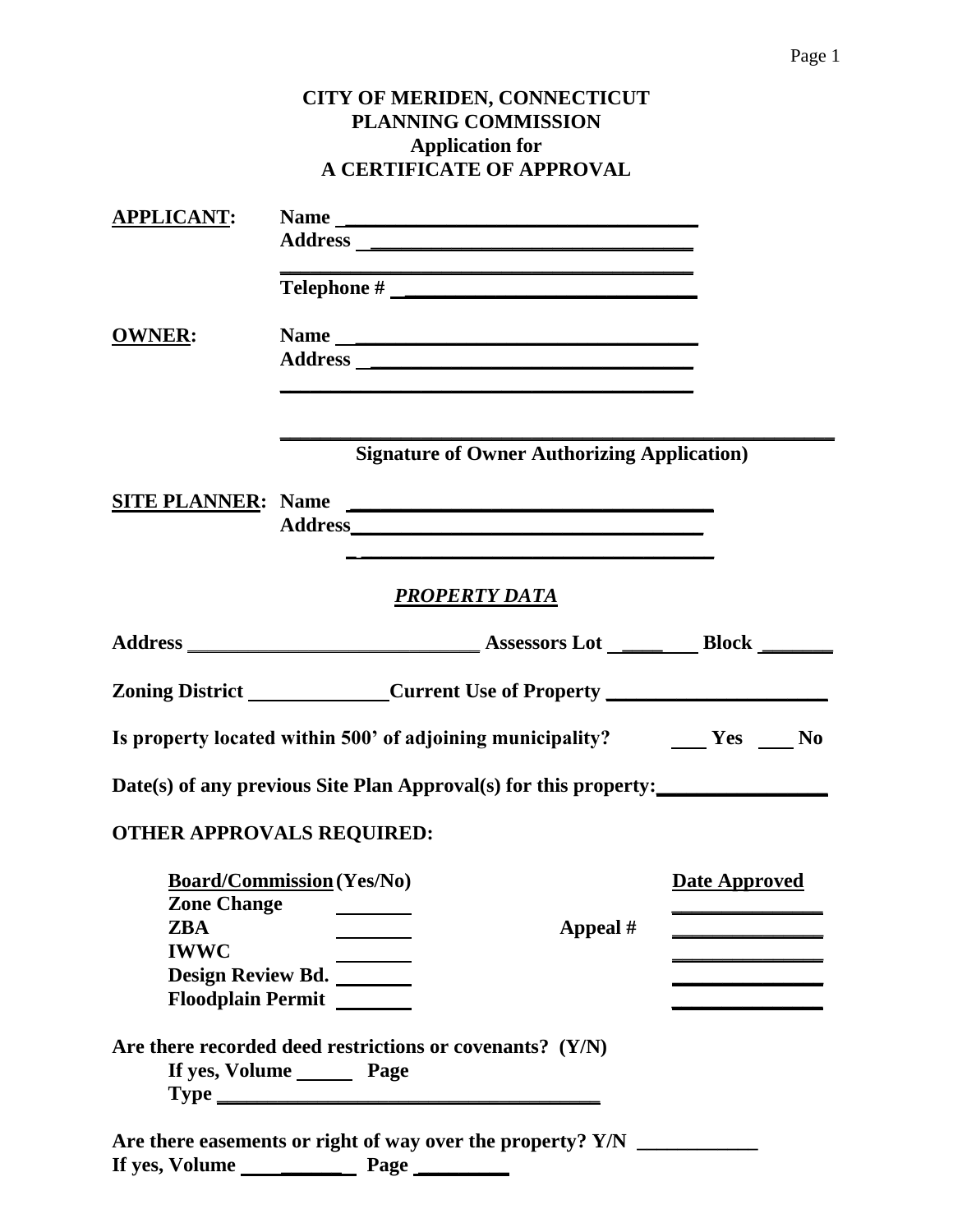| <b>Available Utilities: (Y/N)</b>                                                                    |                                           | <b>Existing</b>                                                                                                                               | <b>Proposed</b> |  |  |  |  |
|------------------------------------------------------------------------------------------------------|-------------------------------------------|-----------------------------------------------------------------------------------------------------------------------------------------------|-----------------|--|--|--|--|
| <b>Sanitary Sewer:</b><br><b>Public Water:</b><br><b>Storm Sewer:</b><br>Gas:<br><b>Electricity:</b> | <b>Size</b><br><b>Size</b><br><b>Size</b> | <u> 1980 - Jan Alexandro III, populație de la provincia de la provincia de la provincia de la provincia de la pro</u><br>____________________ |                 |  |  |  |  |
| Lot Size: Dimensions                                                                                 |                                           | Total Area ___________SF                                                                                                                      |                 |  |  |  |  |
| <b>Type of Application</b>                                                                           | <u>PROPOSAL</u>                           |                                                                                                                                               |                 |  |  |  |  |
|                                                                                                      |                                           |                                                                                                                                               |                 |  |  |  |  |
|                                                                                                      |                                           |                                                                                                                                               |                 |  |  |  |  |
|                                                                                                      |                                           |                                                                                                                                               |                 |  |  |  |  |
| <b>Residential Y/N</b><br><b>Proposed Use:</b>                                                       |                                           | <b>Number of Units</b>                                                                                                                        |                 |  |  |  |  |
| <b>Commercial Y/N</b>                                                                                |                                           | <b>Gross Floor Area</b>                                                                                                                       | $S_F$           |  |  |  |  |
| <b>Industrial Y/N</b>                                                                                |                                           | <b>Gross Floor Area</b>                                                                                                                       | <b>SF</b>       |  |  |  |  |
| <b>Mixed Use Y/N</b>                                                                                 |                                           | <b>Proposed Mix</b><br><b>Gross Floor Area</b>                                                                                                | <b>SF</b>       |  |  |  |  |
| Non-residential project on site over 40,000 sq. ft. in size. Please complete the<br>following:       |                                           |                                                                                                                                               |                 |  |  |  |  |
| A)<br>Area (sq.ft.) of all new building footprint(s)                                                 |                                           |                                                                                                                                               |                 |  |  |  |  |
| Area (sq.ft.) proposed to be paved/repaved<br>$\bf{B})$<br>-equals-                                  |                                           |                                                                                                                                               |                 |  |  |  |  |
| TOTAL AREA (sq.ft.) of new building and new                                                          |                                           | Vehicle paved area<br>$\qquad \qquad =$                                                                                                       |                 |  |  |  |  |
| Correspondence should be directed to:                                                                |                                           |                                                                                                                                               |                 |  |  |  |  |
| Site Planner                                                                                         |                                           |                                                                                                                                               |                 |  |  |  |  |
|                                                                                                      | (Name)                                    |                                                                                                                                               |                 |  |  |  |  |
|                                                                                                      | (Address)                                 |                                                                                                                                               |                 |  |  |  |  |
| <b>Received:</b>                                                                                     |                                           |                                                                                                                                               |                 |  |  |  |  |

**Date: Fee: \_\_\_\_\_\_\_\_\_\_\_\_\_\_\_\_\_**